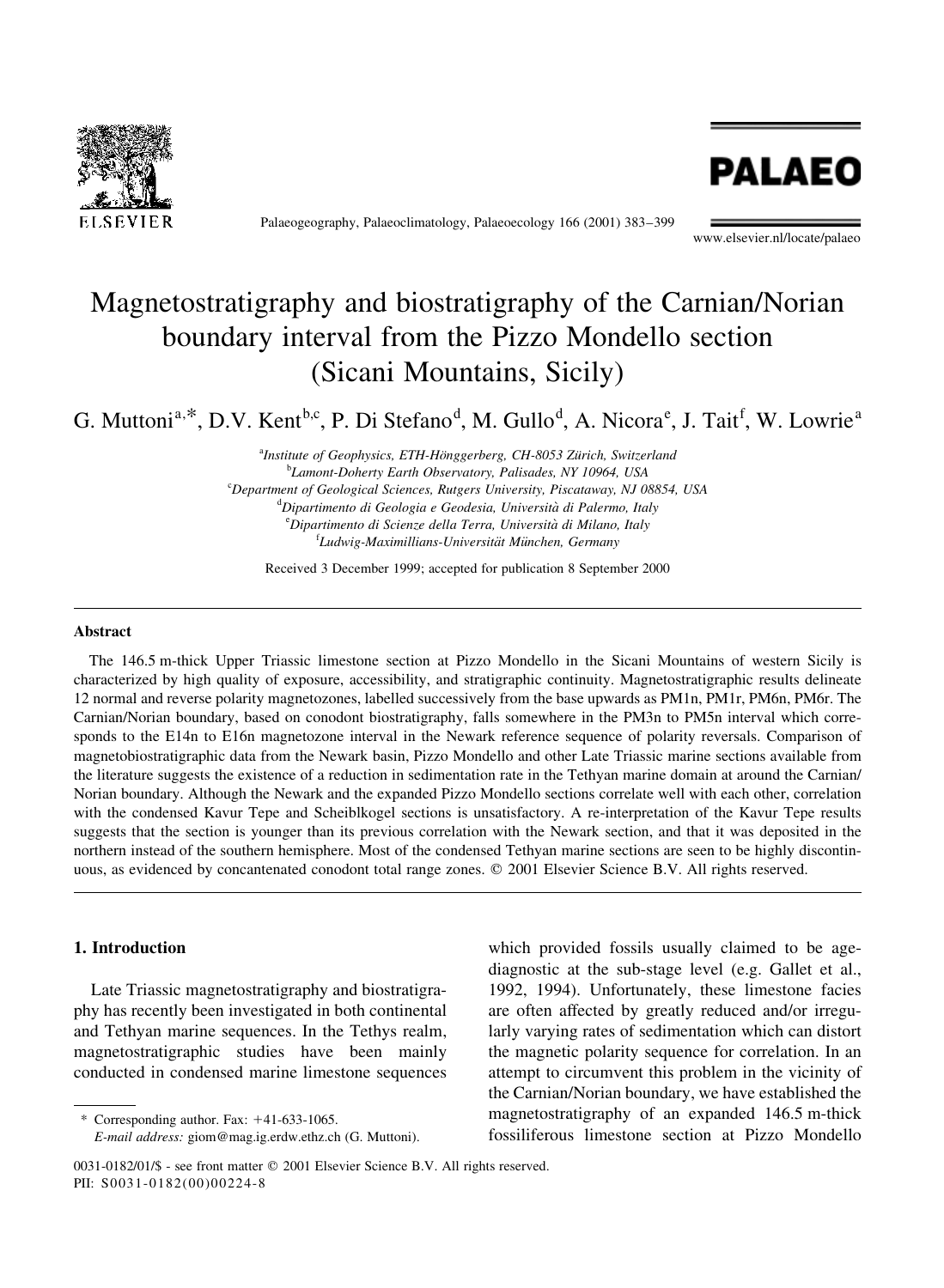

Fig. 1. Geological map of the Pizzo Mondello area in the Sicani Mountains of western Sicily. Inset shows geologic map of central-western Sicily with paleomagnetic directions from Channell et al. (1990). See text for discussion.

located in the Sicani Mountains of western Sicily (Fig. 1). The aim of this study is to contribute to the development of an integrated geologic time scale for the Late Triassic that relates marine and nonmarine facies using the global record of geomagnetic polarity reversals. Accordingly, we attempt to correlate the magnetostratigraphic and biostratigraphic data from Pizzo Mondello with the reference sequence of polarity reversals from the Newark basin (Kent et al., 1995; Kent and Olsen, 1999) as well as with published data from other Late Triassic Tethyan limestone sections.

## 2. Geological setting

The Sicani Mountains are comprised of mainly pelagic sediments of Permian to Cenozoic age. They were deposited in a south Tethyan basinal area which was already defined in the Permian along the northern margin of Gondwana (Sicanian basin sensu Di Stefano, 1990). During Late Triassic times the Sicanian basin was flanked southwards by a carbonate shelf named the Siculo-Tunisian Platform (Di Stefano et al., 1996), which was in turn laterally transitional to the Tunisian evaporites.

The Sicani Mountains are a segment of the Sicilian thrust-and-fold belt which is characterized, like other regions of western Sicily, by polydeformational tectonics related to the Neogene Apenninic-Maghrebian orogeny (Oldow et al., 1990). The Pizzo Mondello thrust sheet is a dome structure resulting from the superposition of  $SSW-NNE$  and  $N-S$  striking folds, and consists of about 1200 m of pelagic carbonates, radiolarites and marls of Mesozoic to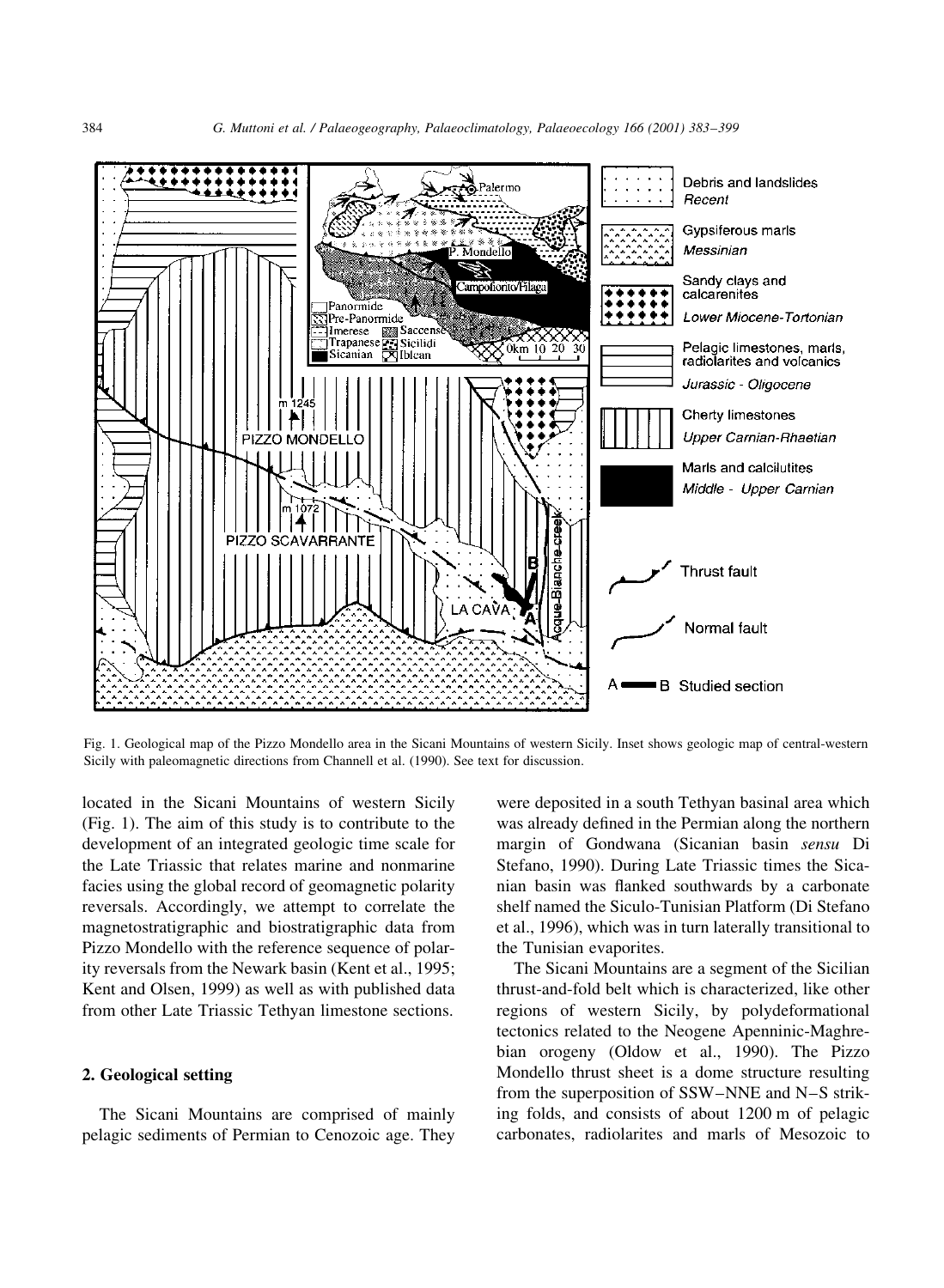

Fig. 2. The Carnian/Norian boundary Pizzo Mondello section, showing (a) the age determination of the section, (b) the lithology intervals described in the text, (c) the stratigraphic distribution of age-diagnostic conodonts (with, in parenthesis at the side of conodont names, a key reference to Fig. 10), (d) the stratigraphic position of the paleomagnetism and conodont samples, (e) the relative VGP latitudes of the characteristic component as a function of stratigraphic position and (f) the polarity interpretation. Magnetic polarity zones are shown by filled (open) bars for normal (reversed) polarity; single-sample polarity zones are shown by half bars.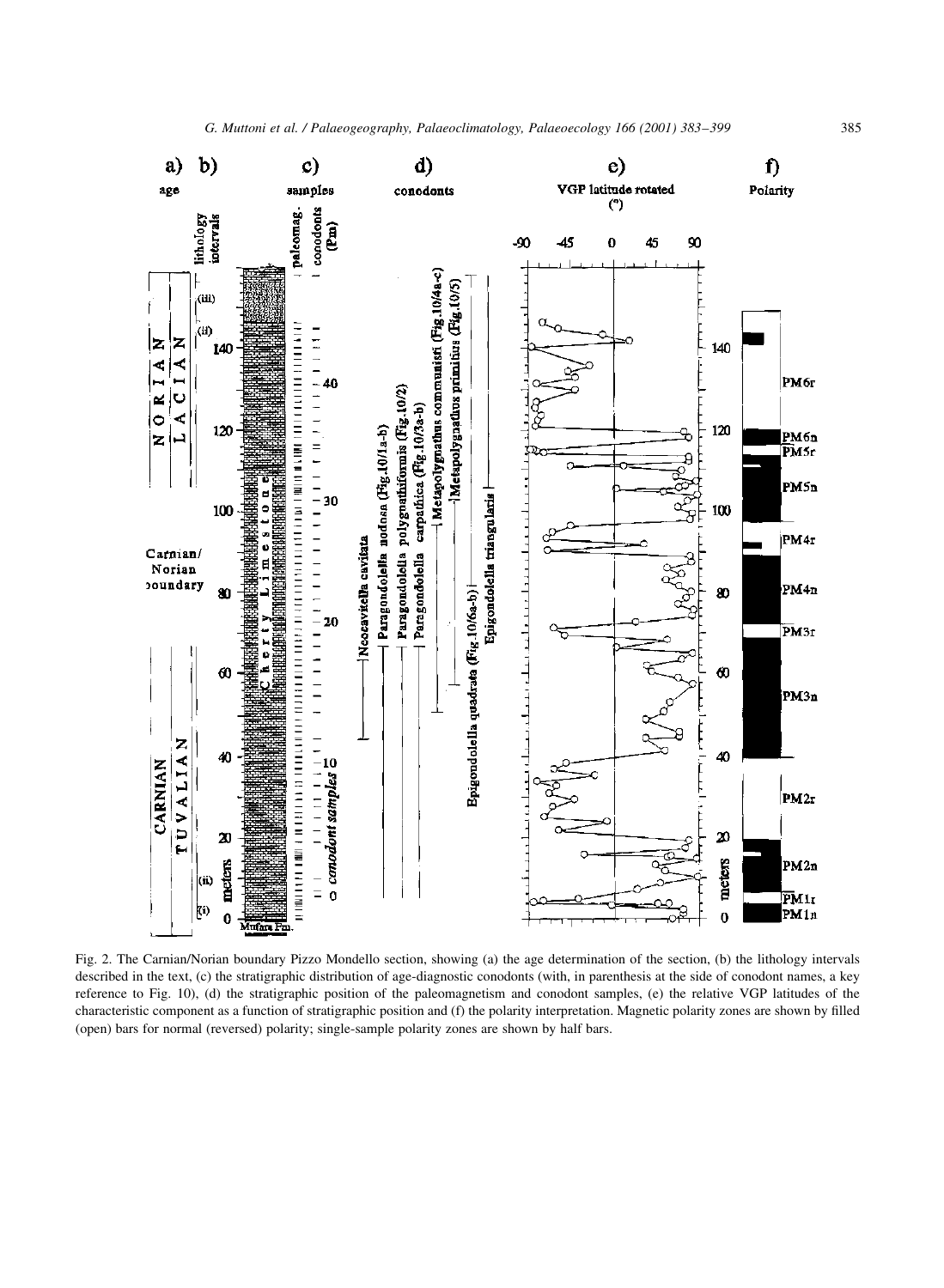386 G. Muttoni et al. / Palaeogeography, Palaeoclimatology, Palaeoecology 166 (2001) 383-399

Cenozoic age. This unit overthrusts to the south a thick allochthonous complex of Neogene clays and evaporites attributed to the Gela Nappe (Bellanca et al., 1993; Bellanca, 1995, and references therein).

The Pizzo Mondello unit starts with a few meters of dark to gray marls and marly limestones of possible Julian to early Tuvalian (late Early to early Late Carnian) age pertaining to the Mufara Formation. These are overlain by over four hundred meters of evenly-bedded to nodular Halobia-bearing cherty calcilutites, hereafter referred to as Cherty Limestone, which yield conodonts of middle Tuvalian to late Sevatian (Middle Carnian to Late Norian) age (Gullo, 1996, and references therein and this study). The Cherty Limestone is conformably overlain by 20 m of Early- to Middle Rhaetian conodont-bearing calcilutites intercalated with gray-greenish marls (Portella Gebbia Limestone, Gullo, 1996), which are at some localities unconformably overlain by Liassic calcarenites and marls.

We focused our attention on the basal 146.5 m of the Cherty Limestone succession, of middle Tuvalian to Lacian age, at a section located near the village of Bivona, about 4 km SE of the famous Permian megablocks of the Sosio Valley. The section was sampled at the locality `La Cava' (I.G.M. topographic map, sheet 266 I NE 'Bivona', coordinates UB593661) along the south-eastern slope of an abandoned quarry at 700 m (Fig. 1).

# 3. Lithostratigraphy

The Upper Triassic Cherty Limestone at Pizzo Mondello can be subdivided into four main lithostratigraphic intervals, from base to top:

- 1. A basal 3 m-thick interval located just above the contact with the Mufara Fm., which is characterized by calcilutites with no or rare chert nodules.
- 2. A lower 143.5 m-thick interval characterized by whitish-yellow well-bedded calcilutites, about 25 cm-thick, with black chert nodules and levels, intercalated with a few cm-thick black and yellowish marls. The calcilutites are wackestones and packstones with abundant pelagic bivalves (Halobids) concentrated mainly in the lower portion of the beds, associated with foraminifers, radiolar-

ians, sponge spicules, sparce ammonoids and ostracods (Gullo, 1993; 1996). Calcispheres and calcareous nannofossils are also present and sometimes they constitute up to 80% of the rock volume (Bellanca et al., 1993; 1995). The thin-shelled bivalve concentrations commonly display a shelter porosity.

- 3. An intermediate 11.5 m-thick interval of slumped and brecciated limestones (pebbly mudstones) showing the same lithology as interval (2).
- 4. An upper 267.5 m-thick interval characterized by greyish to whitish calcilutites with chert nodules and levels, which forms a transition into grey-pinkish pseudonodular to nodular chert-bearing calcilutites. Dark, green or yellow chert nodules and levels are very abundant throughout the whole interval. The calcilutites are mudstone and wackestone with the same fossil content of interval (2). Halobian packstones in this interval are very rare.

We report the magnetostratigraphy of samples from interval (1) and interval (2) up to the boundary with interval (3) (Fig. 2b).

# 4. Biostratigraphy

The biostratigraphy of the Pizzo Mondello section relies on conodonts. Radiolarians and ammonoids, usually regarded as important biostratigraphic tools in Tethyan limestones, are poorly preserved at Pizzo Mondello. We performed further conodont sampling following an earlier study by Gullo (1996) to improve the biostratigraphic resolution across the Carnian/ Norian boundary. Samples for conodont biostratigraphy were collected with an average sampling interval of 3 m. A total of 46 samples of about 4 kilograms each was obtained for dissolution in acetic acid using standard methods (Fig. 2c). Platform conodonts were found at Pizzo Mondello in association with ramiform conodonts Neohindeodella (dominant), Prioniodina, Chirodella, Grodella and Cornudina spp. The following stratigraphically important platform conodont events have been recognized at Pizzo Mondello, from base to top (Fig. 2d):

1. The Neocavitella cavitataSudar and Budurov range, from its first occurrence (FO) at meter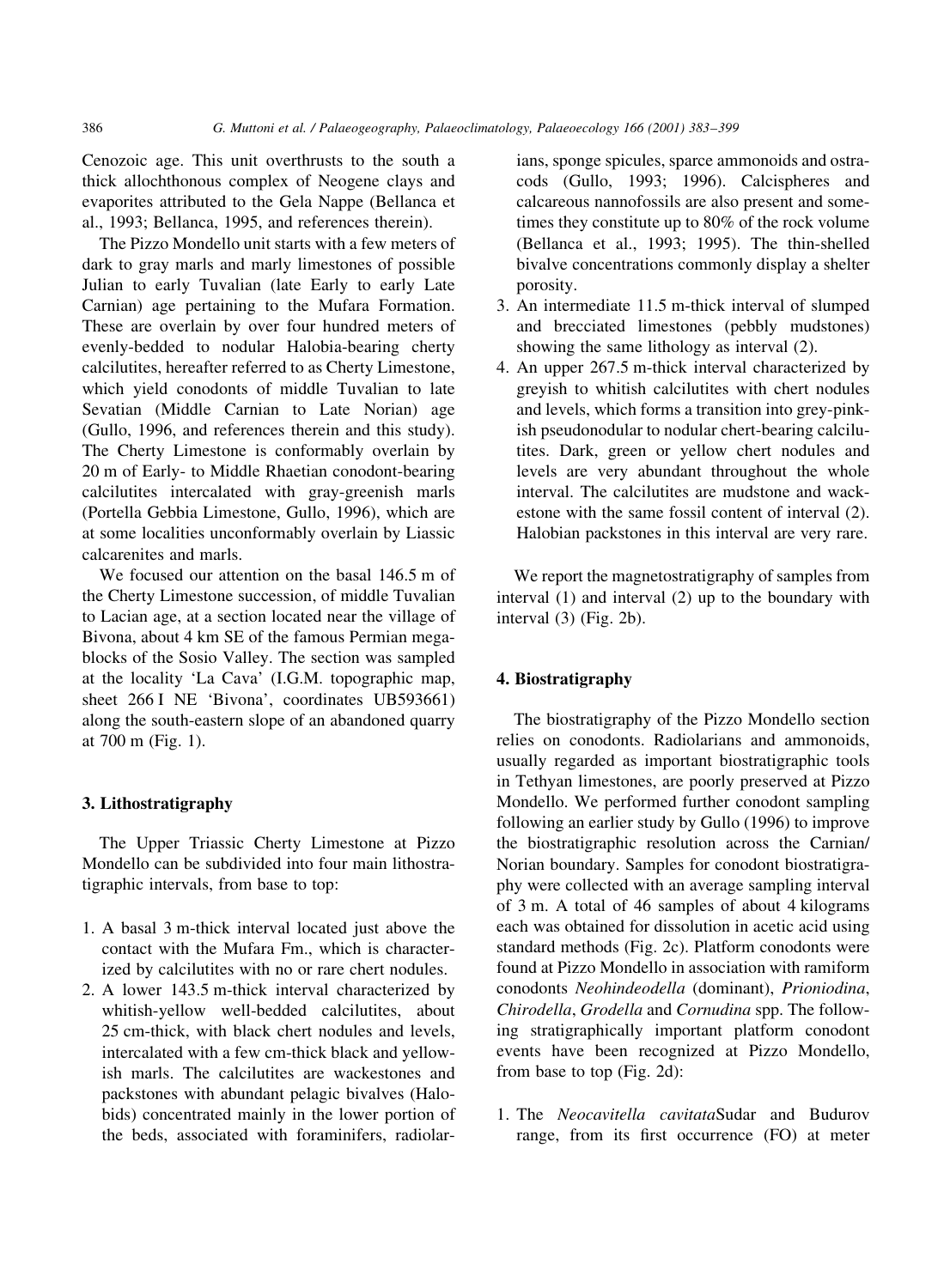

Fig. 3. (a) Tethyan conodont biostratigraphy from Pizzo Mondello compared with conodont and ammonoid scales from the Tethys of (b) Gallet et al. (1994); Krystyn (1980), (c)<br>
Kozur (1989), (d) Budurov et al. (Budurov and Su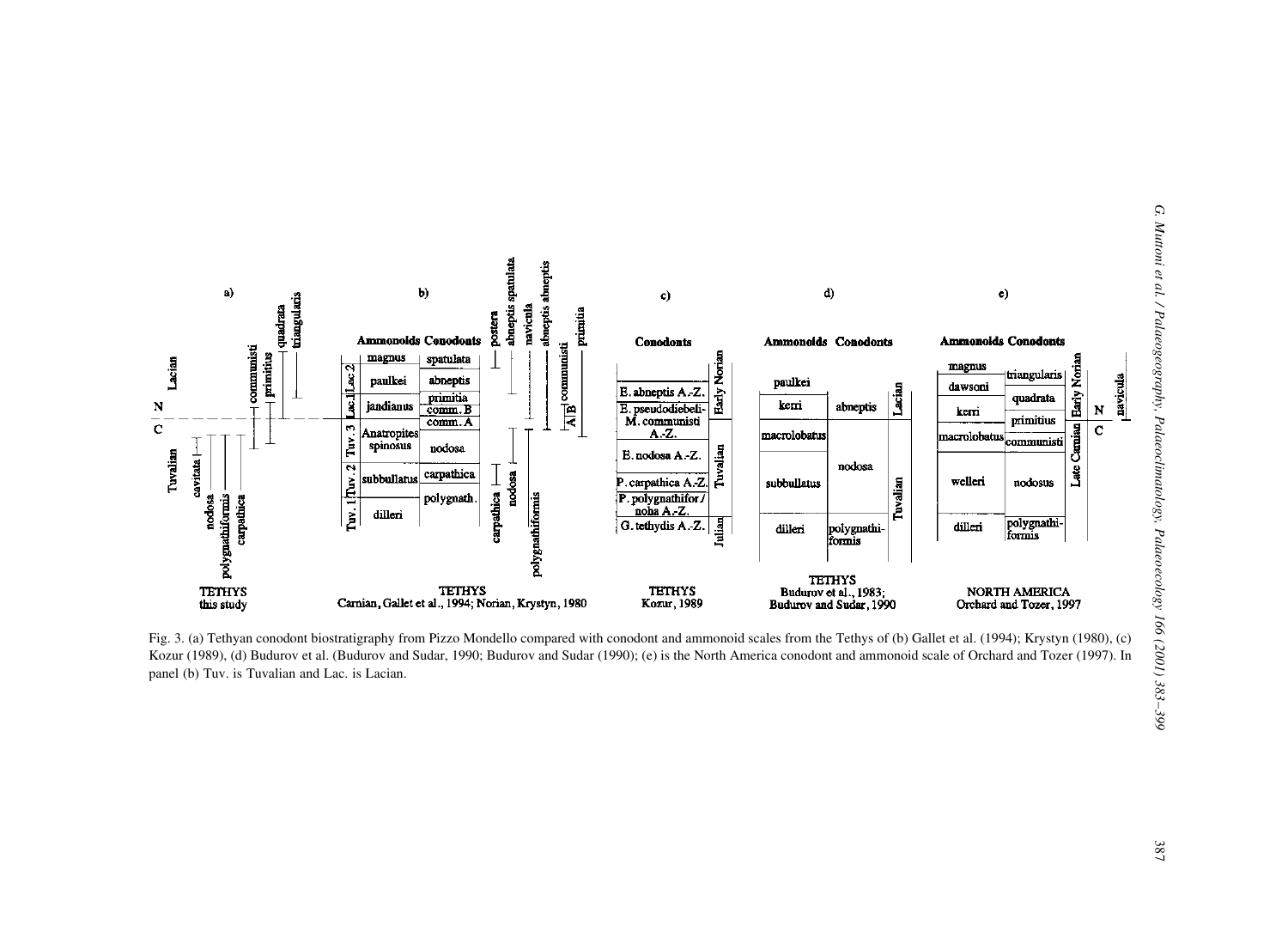level 44.25 (sample Pm 12) to its last occurrence (LO) at meter level 63.5 (sample Pm 17).

- 2. The coexistence of P. nodosa (Hayashi) (Fig. 10/1a and b), Paragondolella polygnathiformis (Fig. 10/2) (Budurov and Stefanov) and P. carpathica<sup>1</sup> (Mock) (Fig.  $10/3a-b$ ) in the interval between meter level 5.5 (sample Pm 0) and meter level 66.5 (sample Pm 18).
- 3. The Metapolygnathus communisti (Hayashi) (Fig. 10/4a to c) range, from its FO at meter level 50.5 (sample Pm 13) to its LO at meter level 96.5 (sample Pm 28).
- 4. The Metapolygnathus primitius(Mosher) (Fig. 10/ 5) range, from meter level 57.5 (sample Pm 15) to meter level 102.5 (sample Pm 30).
- 5. The FO of *Epigondolella quadrata* Orchard ( $=E$ . abneptis subspecies A Orchard; Orchard, 1991b) (Fig. 10/6a and b) at meter level 81.5 (sample Pm 23); this species continues up to sample Pm 46 at the top of the section in all its onthogenic stages.
- 6. The FO of E. triangularis (Budurov) ( $=E$ . abneptis subspecies B Orchard; Orchard, 1991a) at meter level 105.5 (sample Pm 31); this species continues above the top of the section.

#### 4.1. Interpretation of the biostratigraphic data

Triassic stage boundaries are historically based on ammonoid biostratigraphy. The base of the Norian is usually placed at the base of the Jandianus and Kerri ammonoid zones in the Tethys and North America, respectively. Conodonts have been successively tied into the ammonoid zonation after fundamental studies performed in the Tethys realm (e.g. Krystyn, 1980; Vrielynck, 1987; Kozur, 1989; Budurov and Sudar, 1990) and North America (Orchard, 1983; 1991a,b; Orchard and Tozer, 1997. We compare conodont biostratigraphy from Pizzo Mondello (Fig. 3a) with conodont scales from the literature from the Tethys and North America (Fig.  $3b-e$ ). In the Tethys, the issue of conodont biostratigraphy and biochronology

around the Carnian/Norian boundary is not yet completely settled (see discussion below), whereas in North America data from western Canada seem to indicate that the Carnian/Norian boundary corresponds to the base of the Norigondolella navicula Zone which correlates with the base of the Kerri ammonoid zone (Orchard and Tozer, 1997) (Fig. 3e).

The conodont events (1) to (6) at Pizzo Mondello (Fig. 3a) are interpreted according to conodont biochronology from the literature (Fig.  $3b-e$ ).

- 1. The Neocavitella cavitata range is considered restricted to the upper part of the Carnian according to Sudar and Budurov (1979); Budurov and Sudar (1990).
- 2. The association Paragondolella nodosa, P. polygnathiformis and P. carpathicaand P.is regarded as middle-late Tuvalian (Tuvalian  $2-3$ ) in age (Vrielynck, 1987; Kozur, 1989; Budurov and Sudar, 1990). Krystyn (in Gallet et al., 1994) excludes that P. nodosa and P. carpathica could co-exist, and places the FO of P. nodosa to coincide with the LO of P. carpathica at the base of the late Tuvalian (Tuvalian 3) (Fig. 3b). However, both conodonts are found together at Pizzo Mondello, questioning the validity of Krystyn's event "carpathica LO-nodosa FO" as a proxy for the location of the base of the late Tuvalian. In any case, the LO of P. nodosa, P. polygnathiformisand P. carpathicapredates in general the end of the Carnian (Krystyn, 1980; Vrielynck, 1987; Kozur, 1989; Budurov and Sudar, 1990; Gallet et al., 1994).
- 3. The Metapolygnathus communisti range. Krystyn (1980) differentiates two subspecies of M. communisti, namely a morphotype A, which first occurs slightly below the Carnian/Norian boundary, and a morphotype B, which first occurs just above the boundary (Fig. 3b). M. communisti B is a rare subspecies recognized only at Feuerkogel, Austria, by Krystyn (pers. comm. to AN); it is however considered by Orchard (pers. comm. to AN) a doubtful subspecies which appears to be morphologically rather close to P. nodosa. The typical M. communisti seems to correspond to morphotype A (Orchard, pers. comm. to AN). According to Kozur (1989); Budurov and Sudar (1990), in the Tethyan-Pacific conodont province

<sup>&</sup>lt;sup>1</sup> Considering their morphological characters and the stratigraphic distribution, Paragondolella carpathica and P. nodosa belong, in our opinion, to the same taxon, even though they differ in the number of denticles. Nevertheless, we maintain here the term Paragondolella carpathica to differentiate specimens of P. nodosa showing not more than three denticles along the platform margins.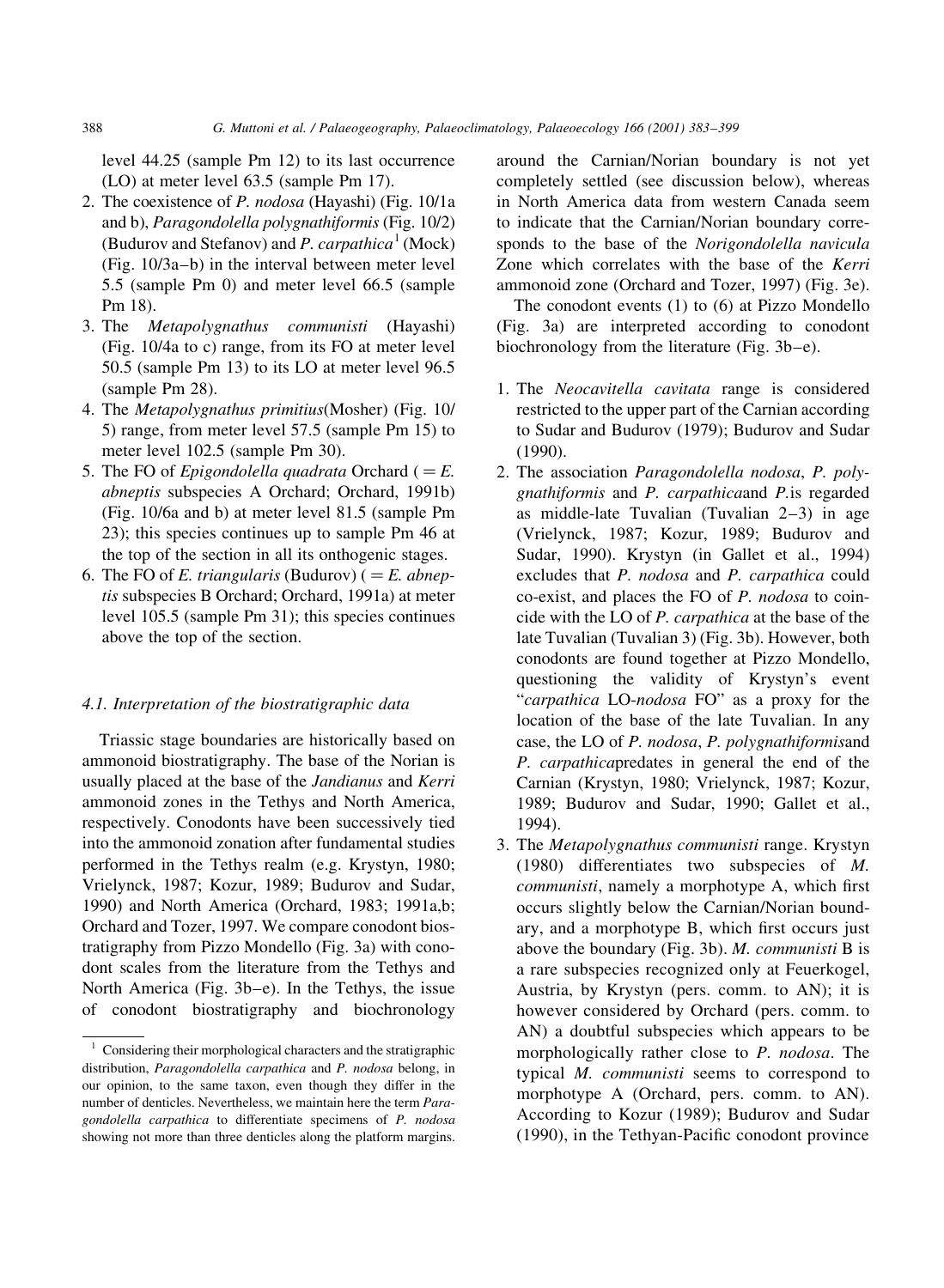

Fig. 4. Thermal decay of orthogonal-axes isothermal remanent magnetization (IRM) for representative Pizzo Mondello samples bearing dominant magnetite. A minor amount of another ferromagnetic mineral, possibly a sulfide phase, or the presence of a coarser grain-size fraction is suggested by the change in slope of the curves between 200°C and 400°C; there is no indication of hematite. Symbols are as follows: open circles 0.2T, solid circles 0.6T, open squares 2.5T.

the undifferentiated M. communisti (i.e. close to M. communisti A of Krystyn, 1980) occurs from the base of the late Tuvalian (Tuvalian 3) up to the Early Norian, whereas Orchard and Tozer (1997) reported the presence of M. communisti in the Late Carnian of western Canada and pointed out its progressive disappearence towards the Carnian/Norian Boundary. These observations are in general contrast with the much shorter distribution of M. communisti A reported by Krystyn (1980) in his standard ammonoid and conodont zonation (Fig. 3b). At Pizzo Mondello, the *communisti* populations are characterized by specimens of Late Carnian/Early

Norianz undifferentiated M. communisti (i.e. close to M. communisti A of Krystyn, 1980), whereas morphotype B was not observed.

- 4. The Metapolygnathus primitiusrange straddles the Carnian/Norian boundary according to Orchard and Tozer (1997).
- 5. The FO of *Epigondolella quadrata*  $( = E.$  *abneptis* subspecies A; Orchard, 1991b) occurs in the latest Tuvalian (latest Carnian) in the Tethys (Vrielynck, 1987) (Fig. 3b), or in the earliest Norian at the boundary between the Upper Metapolygnathus primitius Zone and the `Abneptis' A Zone in North America (Orchard, 1991 a,b) (Fig. 3e).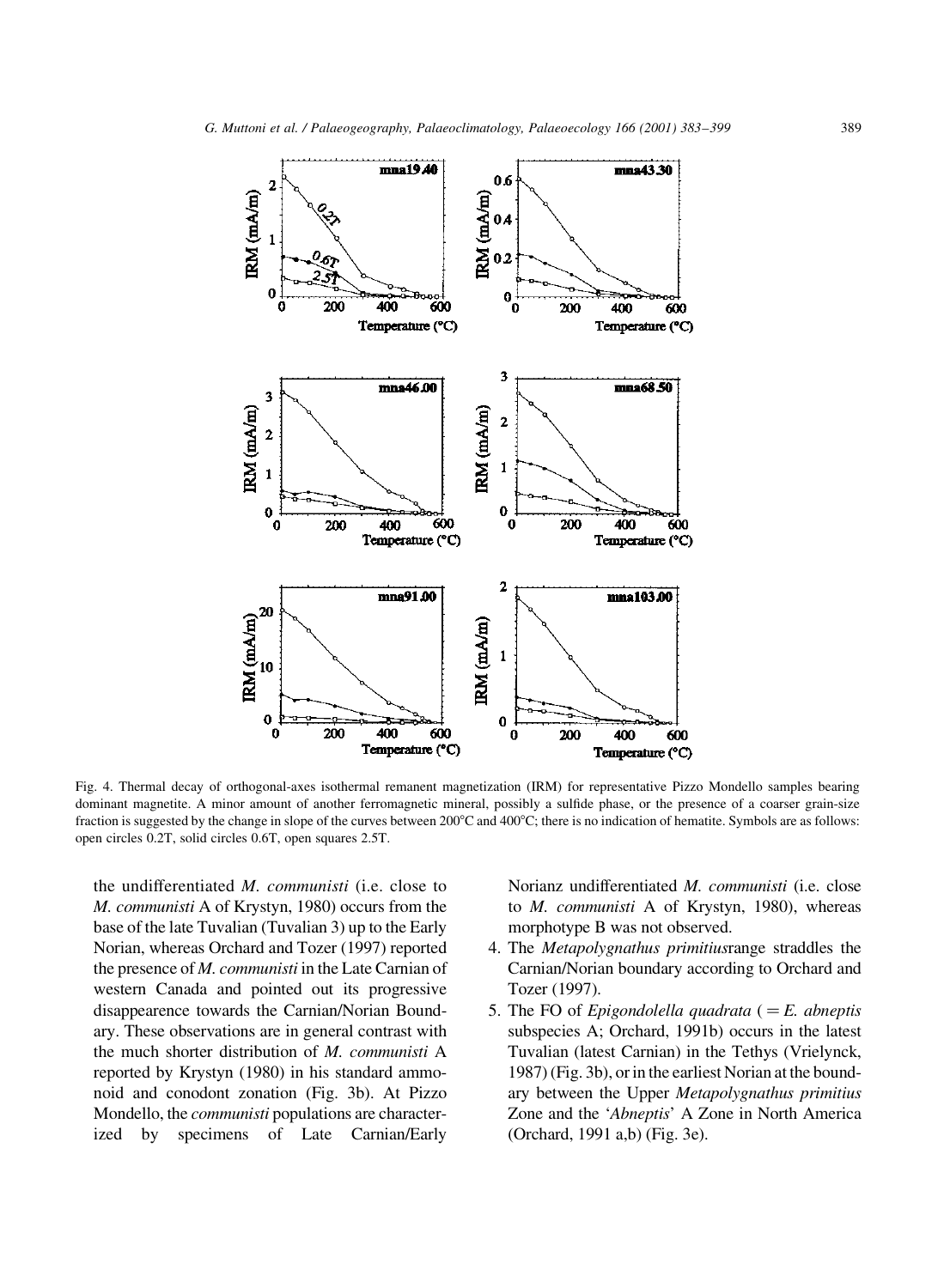

In Situ Coordinates

Fig. 5. Zijderveld thermal demagnetograms of the natural remanent magnetization (NRM) of representative samples from Pizzo Mondello with reversed (a, d, f) and normal (b, c, e) polarity characteristic magnetizations. Closed symbols are projections onto the horizontal plane and open symbols are projections onto the vertical plane in in situ coordinates. Demagnetization temperatures in °C.

6. The FO of Epigondolella triangularis ( $=E$ . abneptis subspecies B; Orchard, 1991a) is considered Early Norian in North America (Orchard, 1991b) (Fig. 3e).

In summary, we refer conodont events (1) and (2) to the Late Carnian, events (3), (4) and (5) to a generic Late Carnian-Early Norian or Carnian/Norian boundary, and, finally, event (6) to the Early Norian. According to this interpretation, the Pizzo Mondello section spans the

Late Carnian (middle Tuvalian or Tuvalian 2)-Early Norian (Lacian) time interval. The Carnian/Norian (Tuvalian/Lacian) boundary, generally marked by the M. primitius range, should fall in an interval between the LO of P. nodosa, P. polygnathiformisand P. carpathica at meter level 66.5 (sample Pm 18), and the FO of E. triangularis  $( = E.$  abneptis subspecies B; Orchard, 1991a) at meter level 105.5 (sample Pm 31). Any further subdivision is hampered by the incongruent conodont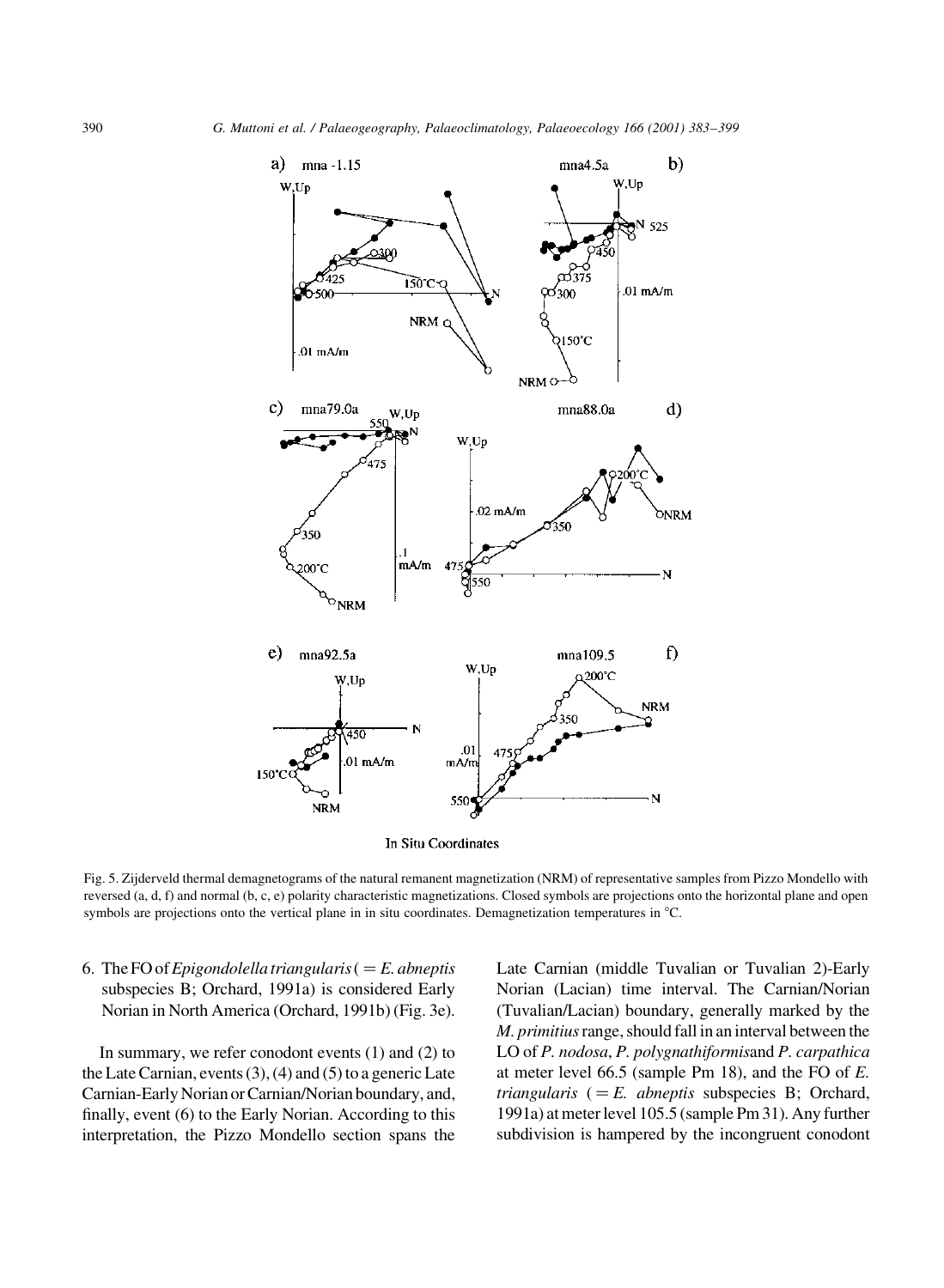

Fig. 6. Equal-area projections before (in situ) and after bedding tilt correction of (a) the characteristic component directions from Pizzo Mondello, (b) the characteristic component directions from site MNC bearing nearly flat-lying beds that was sampled in order to perform a fold test, and (c) the Pizzo Mondello and site MNC mean directions that clearly show evidence of clustering after correction for bedding tilt.

literature. Undisputed specimens of N. navicula (Huckriede), as well as key ammonoids, whose presence would help to locate the position of the boundary more precisiely, were not found at Pizzo Mondello.

### 5. Paleomagnetism

Paleomagnetic samples from Pizzo Mondello were drilled and oriented in the field at an average sampling interval of 1.5m giving a total of 119 standard 11.4 cc specimens for analysis.We also sampled at a site (MNC) located on the eastern bank of the `Torrente Acque Bianche' creek (Fig. 1) which has a different bedding attitudewiththe aim of performinga foldtesttoconstrain the age of the magnetization. All samples were thermally demagnetized and analyzed at the paleomagnetic laboratories of Lamont-Doherty and ETH Zürich.

The intensity of the natural remanent magnetization (NRM) at Pizzo Mondello is typically less than 0.05 mA/m. The magnetic susceptibility is generally in the diamagnetic range. The thermal unblocking characteristics of orthogonal-axes isothermal remanent magnetization (IRM) (Lowrie, 1990) show that the main carrier of the remanence is a low coercivity phase with a  $570^{\circ}$ C maximum unblocking temperature interpreted as magnetite (Fig. 4). A change in slope of the curves between 200 and  $400^{\circ}$ C (Fig. 4, sample mna 19.40) suggests either a minor amount of another ferromagnetic mineral, possibly a sulfide phase, or the presence of a coarser grain-size fraction; there is no indication of hematite.

Stepwise thermal demagnetization was applied to recover the natural magnetic remanence (NRM) whose direction was calculated by means of standard least-square analysis (Kirschvink, 1980) on Zijderveld demagnetization diagrams (Zijderveld, 1967). A soft component consistent with acquisition along the present-day field direction is removed in the  $0-300^{\circ}$ C temperature range in the majority of the specimens. In the temperature range between about  $300^{\circ}$ C and a maximum of  $550^{\circ}$ C, a large majority (86%) of the specimens showed the presence of a characteristic component oriented either southeastand-down or northwest-and-up interpreted as normal and reverse polarity magnetizations, respectively (Fig. 5). Subordinate north-northeasterly transitional

Table 1

Paleomagnetic directions from Pizzo Mondello section and site MNC. N<sub>1</sub> is the number of standard 11.44 cc specimens cut from core samples;  $N_2$  is the number of the paleomagnetic directions used to calculate the mean. Dec., Inc.: declination and inclination; k: precision parameter;  $\alpha_{.95}$ : radius of cone of 95% confidence about the mean directione. The paleomagnetic pole calculated from the Pizzo Mondello overall mean direction in tilt corrected coordinates is: Latitude 6.7°N, longitude 85.7°E, dp/dm =  $4.6^{\circ}/8.2^{\circ}$ , paleolatitude 18°N

| Site           | N1/N2   | In situ<br>Dec. $(^\circ)$ | Inc. $(^\circ)$ | ĸ    | $\alpha_{95}$ (°) | Tilt corrected<br>Dec. $(°)$ | Inc. $(^\circ)$ |      | $\alpha_{95}$ (°) |
|----------------|---------|----------------------------|-----------------|------|-------------------|------------------------------|-----------------|------|-------------------|
| Pizzo Mondello | 19/102  | 146.7                      | 39.4            | 5.0  | 07.1              | 095.6                        | 33.3            | 5.0  | 07.2              |
| <b>MNC</b>     | 009/009 | 112.1                      | 43.6            | 15.5 | 13.5              | 100.6                        | 40.5            | 15.5 | 13.5              |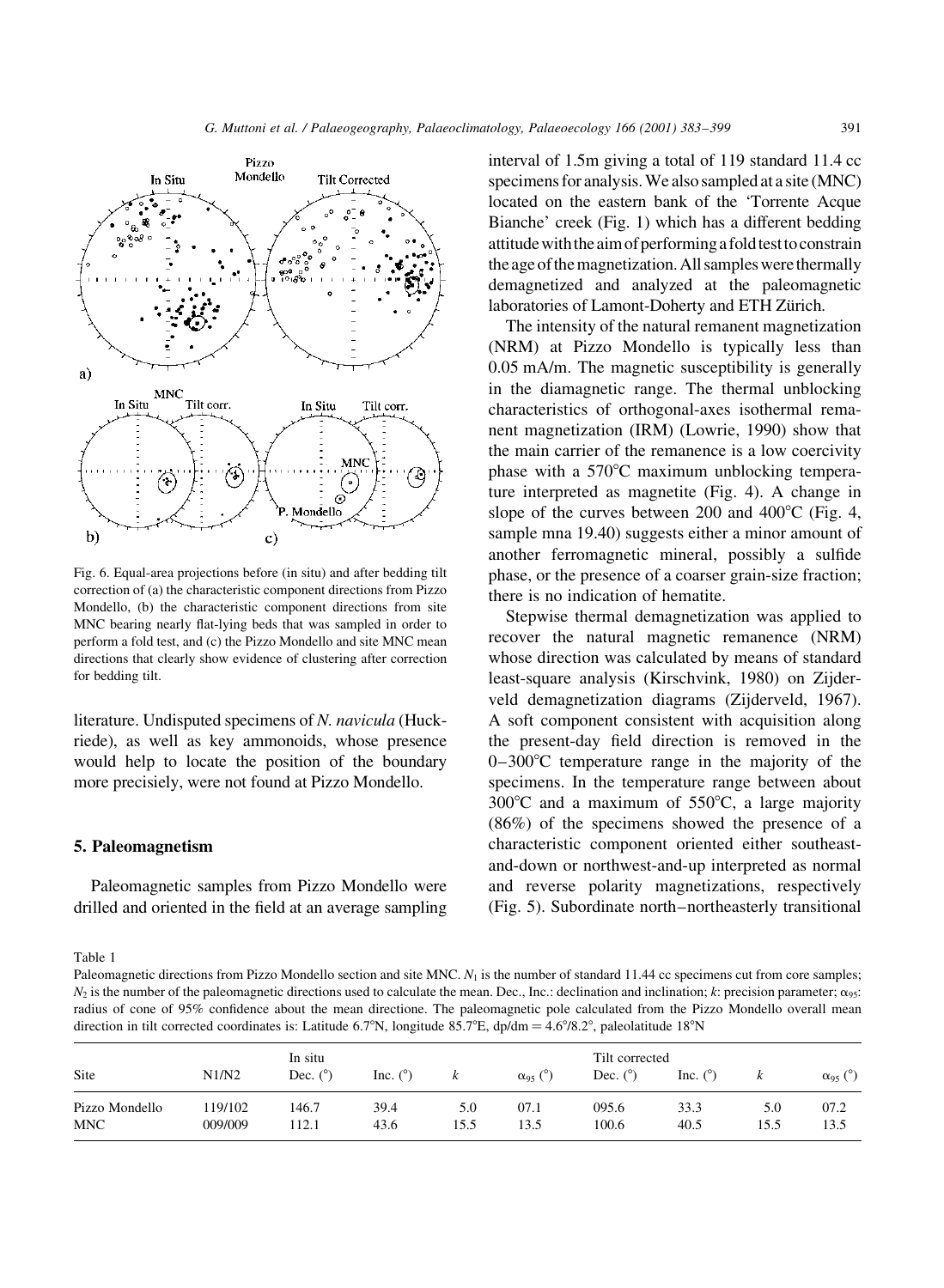

Fig. 7. Magnetostratigraphic and biostratigraphic data from Pizzo Mondello are compared with the reference sequence of polarity reversals from the Newark basin (Kent et al., 1995), and with the Tethyan Kavur Tepe, Scheiblkogel, Erenkolu Mezarlik and Bolücektasi Tepe sections of Late Triassic age (Gallet et al. 1992, 1993, 1994, 1996). Wavy lines represent discontinuities at Erenkolu Mezarlik and Bolücektasi Tepe. According to the original nomenclature given by the authors at Erenkolu Mezarlik and Bolücektasi Tepe, Paragondolella nodosa of this study is Metapolygnathus nodosus, P. carpathica is M. carpathicus, P. polygnathiformis is M. polygnathiformis and Epigondolella quadrata is Epigondolella abneptis subspec. A. Scales are in meters. See text for discussion. Note the dramatically different meter scales on the Tethyan and Newark sections.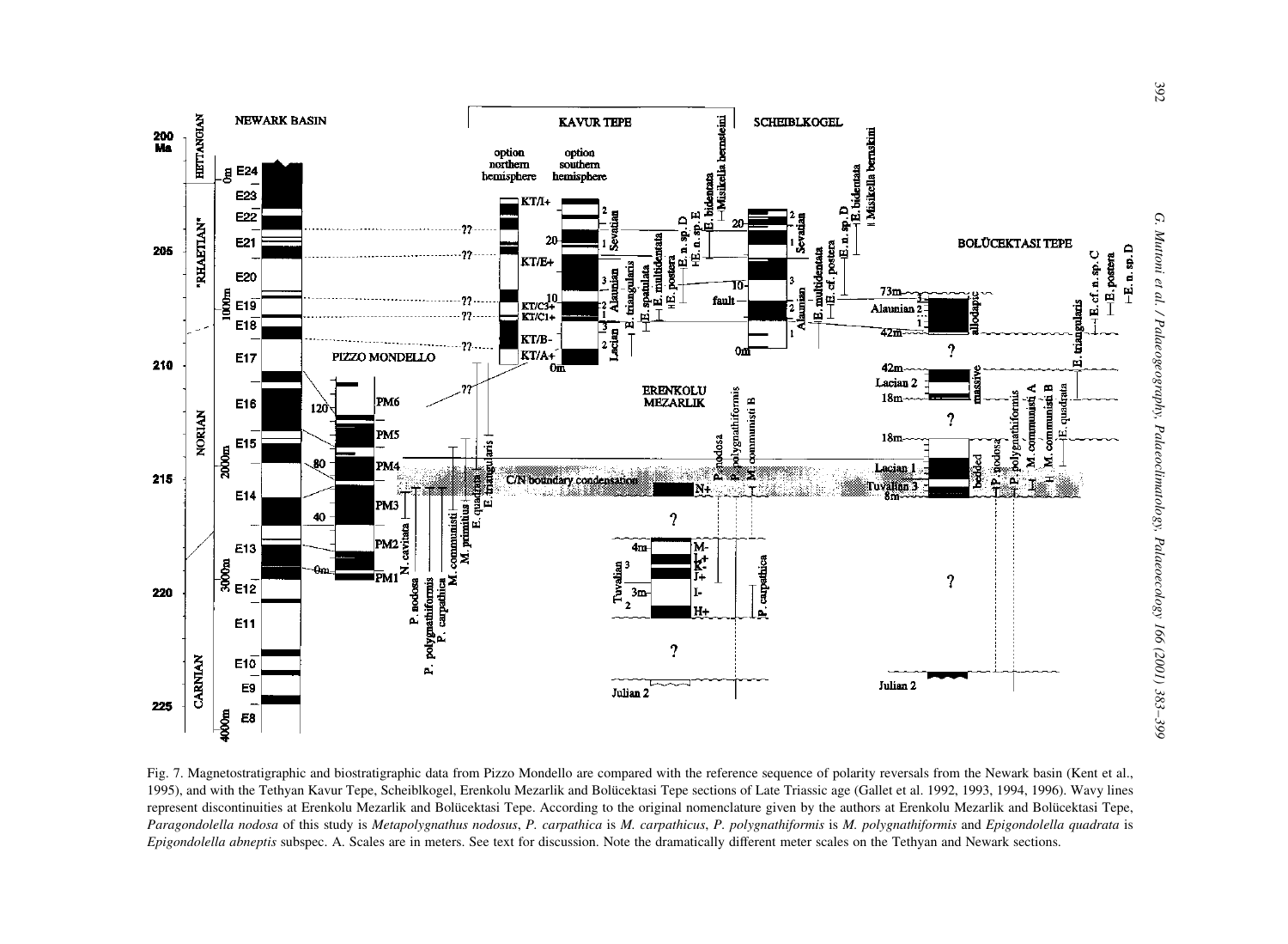component directions, distributed preferentially on a great circle band between the mean normal and reversed magnetizations, also occur and are located sometimes at polarity transitions or may reflect the presence of unresolved contamination of the characteristic magnetizations by the present-day field component.

After correction for bedding tilt, the mean normal and reversed characteristic component directions turn easterly and westerly, respectively (Fig. 6a). They depart from antipodality by  $40.7^\circ$  essentially because of the large number of transitional directions over the total, 102 characteristic directions isolated. We minimize the biasing effect due to contamination by inverting to common polarity the normal and reversed directions in order to calculate a tilt corrected average value of Dec. 95.6°, Inc. 33.3° ( $\alpha_{95} = 7.2$ °,  $k = 5$ ,  $N = 102$ ) (Table 1) which indicates a paleolatitude of about 18°N for the Pizzo Mondello region at around the Carnian/Norian boundary interval. The characteristic direction from site MNC (Fig. 6b) yielded an overall mean direction which lies close to the Pizzo Mondello overall mean direction after correction for bedding tilt (Fig. 6d), thus suggesting a pre-folding age for the acquisition of the magnetic remanence.

#### 6. Magnetostratigraphy

A virtual geomagnetic pole (VGP) was calculated for each characteristic component stable endpoint direction after correction for bedding tilt. The latitude of the specimen VGP with respect to the overall mean north paleomagnetic pole was used to delineate the magnetic polarity stratigraphy (Lowrie and Alvarez, 1977; Kent et al., 1995). VGP relative latitudes approaching  $+90^{\circ}$  and  $-90^{\circ}$  are interpreted as recording normal and reversed polarity respectively. For polarity magnetozone identification, we adapt the nomenclature used by Kent et al. (1995) wherein integers are assigned in ascending numerical order from the base of the section to polarity intervals as defined by successive pairs of predominantly normal and predominantly reversed magnetozones. Each ordinal number is prefixed by the acronym for the source of the magnetostratigraphy (i.e. `PM' for Pizzo Mondello), and has a suffix for the dominant polarity (`n' is normal, `r' is reversed) of each constituent magnetozone. Polarity intervals that may occur within a magnetozone are referred to as submagnetozones and can be labelled in an analogous manner, by assigning to successive pairs of submagnetozones subordinal integers (ascending upsection) which are then appended after a decimal point to the higherorder magnetozone designation and given a suffix indicating dominant polarity. The latitude of the VGPs defines at Pizzo Mondello a sequence of reversals from magnetozone PM1 to PM6. Each magnetozone is subdivided into a lower predominantly normal and an upper predominantly reversed magnetozone, in which some submagnetozones are also embedded (Fig. 2e,f). The Carnian/Norian bounday occurs between the upper part of magnetozone PM3 and the lower part of magnetozone PM5 (Fig. 2).

## 7. Magnetostratigraphic correlations

# 7.1. Correlation of Pizzo Mondello with the Newark magnetic polarity sequence

We regard the Newark magnetic polarity sequence (Kent et al., 1995) as the reference geomagnetic polarity time scale (GPTS) for the Late Triassic (Kent and Olsen, 1999) (Fig. 7). The Newark continental rift basin of eastern North America was studied at 7 partially overlapping drill sites which provided in nearly 5000 meters of composite section a detailed and virtually complete 30 m.y. history of the Late Triassic to earliest Jurassic geomagnetic field (Kent et al., 1995). The upper part of the Newark sequence contains palynological evidence for the Triassic/Jurassic boundary which is located a few meters below the Orange Mt. basalt with associated igneous rocks radiometrically dated at  $\sim$ 202 Ma (Kent et al., 1995 and references therein). A  $\sim$ 200 Ma age for the Triassic/ Jurassic boundary was also found in ammonite-bearing marine strata from the North American Cordillera (Palfy et al., 1998). The Carnian/Norian boundary, based again on pollen biostratigraphy, should fall in an approximately 300 m-thick interval located at the base of the Passaic Formation within magnetozone E13. Milankovitch cycle stratigraphy provides a very precise relative time scale for the Newark magnetic polarity sequence. By anchoring Milankovitch chronology to the Triassic/Jurassic boundary and associated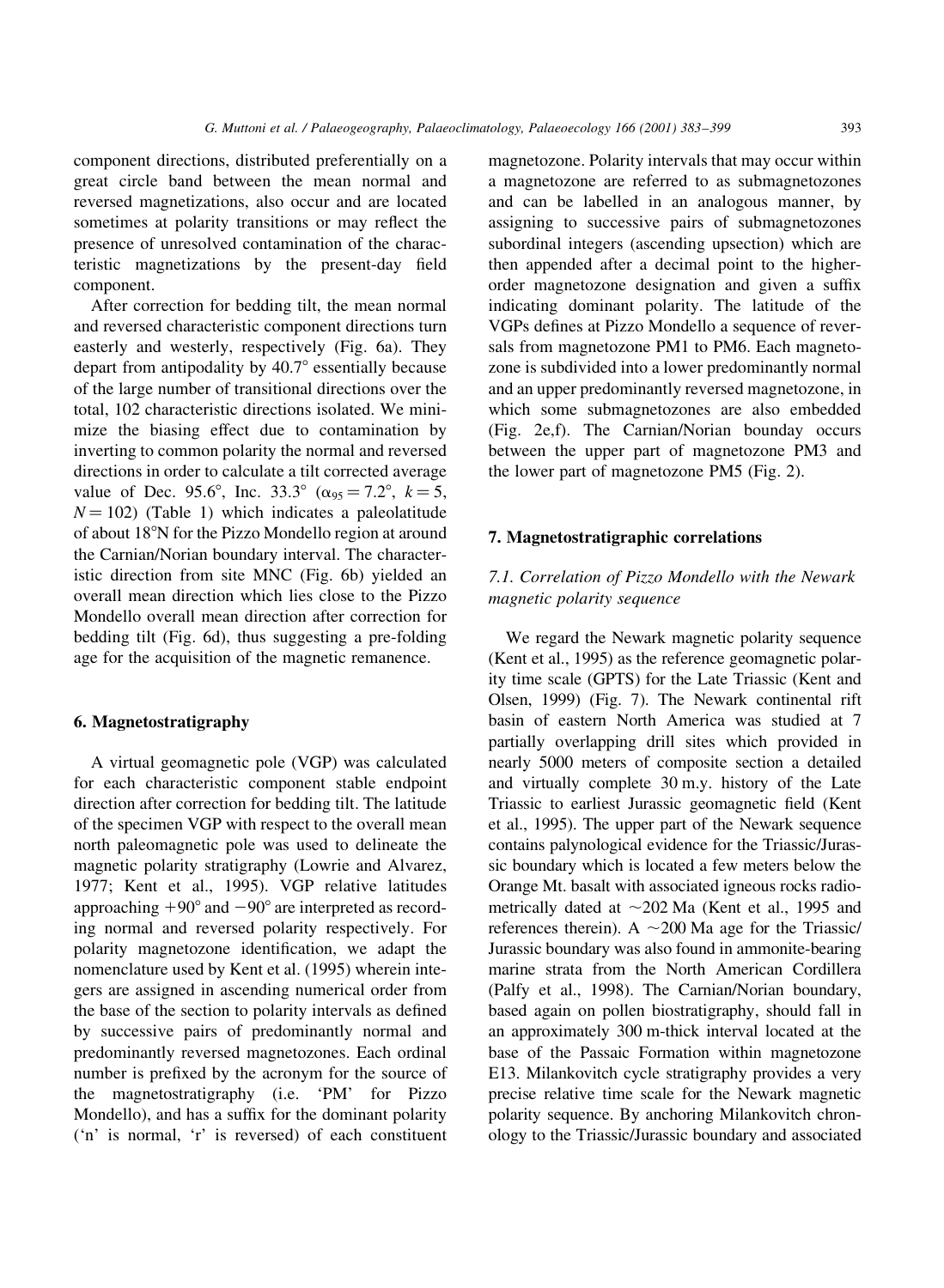

Fig. 8. Sediment thickness versus age of polarity intervals according to cyclostratigraphically calibrated Newark polarity time scale (Kent et al., 1995) for Pizzo Mondello section and for the correlative part of Newark basin section. Sloping lines are average sediment accumulation rate.

radiometric dates, Kent and Olsen (1999) constructed the first reliable GPTS for the continental Late Triassic. The time interval between the palynological Triassic/ Jurassic and Carnian/Norian boundaries based on Milankovitch cyclicity  $(\sim16$  m.y.) is similar to that estimated in most marine-based recent geologic time scales (see Kent and Olsen, 2000 for discussion).

We assign to the Mondello sequence of 12 polarity intervals (11 reversals) a nominal duration of 6 m.y. derived from Newark reversal frequency estimate of 1.8 rev/m.y. We then slide by one polarity reversal on the Newark reference the Mondello polarity sequence and calculate the error between the observed positions of supposedly coeval reversals and those predicted by linear curve fitting. We repeat the exercise varying the reversal frequency estimates (i.e., assuming 1, 1.5 and 2 rev/m.y.), and, by taking into account also polarity state, find highest correlation indexes with the central part of the Newark sequence between about E13 to E17 (Fig. 7). This being the case, the position of the Carnian/Norian boundary, as inferred from conodonts at Pizzo Mondello, falls somewhere between magnetozone E14r and E16n in the cyclostratigraphically dated Newark polarity succession, i.e. at least one magnetozone above the boundary based on pollen biostratigraphy at Newark. This correlation implies that the 146.5 m-thick Pizzo Mondello section encompassess about 10 m.y. of deposition at average sedimentation rates between 11.5 and 21 m/m.y., with a

lower limit of 2.5 m/m.y. within PM3r within the Carnian/Norian boundary interval (Fig. 8). Biostratigraphic evidence in support of a reduction in sedimentation rate within the boundary interval are discussed below. Finally, assuming that the calcilutite/marl alternation which characterizes lithology interval (2) is cyclical and governed by precessional forcing (a hypothesis which will be fully explored in a companion paper in preparation), the Pizzo Mondello section should correspond to a total duration of 10 to 12 million years, in substantial agreement with the proposed correlation with the Newark reference sequence of reversals.

# 7.2. Correlation of Pizzo Mondello with Tethyan sections from the literature

We compare magnetostratigraphic data from Pizzo Mondello with data from the Carnian-Norian Bolücektasi Tepe section of Gallet et al. (1992) and the 5 m-thick Carnian-Early Norian Erenkolu Mezarlik section of Gallet et al. (1994). We focus our analysis on the 10 m-thick Late Carnian-Early Norian bedded limestone member of the Bolücektasi Tepe section. This member is bounded at the base by a faulted change in lithology to a Ladinian-Carnian nodular member, and at the top by an abrupt change in lithology to an overlying extensively faulted Norian massive member. We also review data from the Norian Kavur Tepe and Scheiblkogel sections of Gallet et al. (1993).

Pizzo Mondello, Bolücektasi Tepe, Erenkolu Mezarlik, Kavur Tepe and Scheiblkogel all come from the marine Tethyan realm. However, it is very difficult to make correlations between these sections because of strong apparent differences in sedimentation rate. We expect that the highly condensed Kavur Tepe, Scheiblkogel, Bolücektasi Tepe (bedded member) and Erenkolu Mezarlik sections are also more likely to contain significant discontinuities compared to the expanded Pizzo Mondello section.

With these caveats in mind, we attempt correlation of Pizzo Mondello from the upper part of magnetozone PM3 to PM4 with the bedded member of the Bolücektasi Tepe section, and from magnetozones PM1 to PM2 with the Tuvalian part of the Erenkolu Mezarlik section somewhere between magnetozones  $H +$  and  $M -$  (Fig. 7). The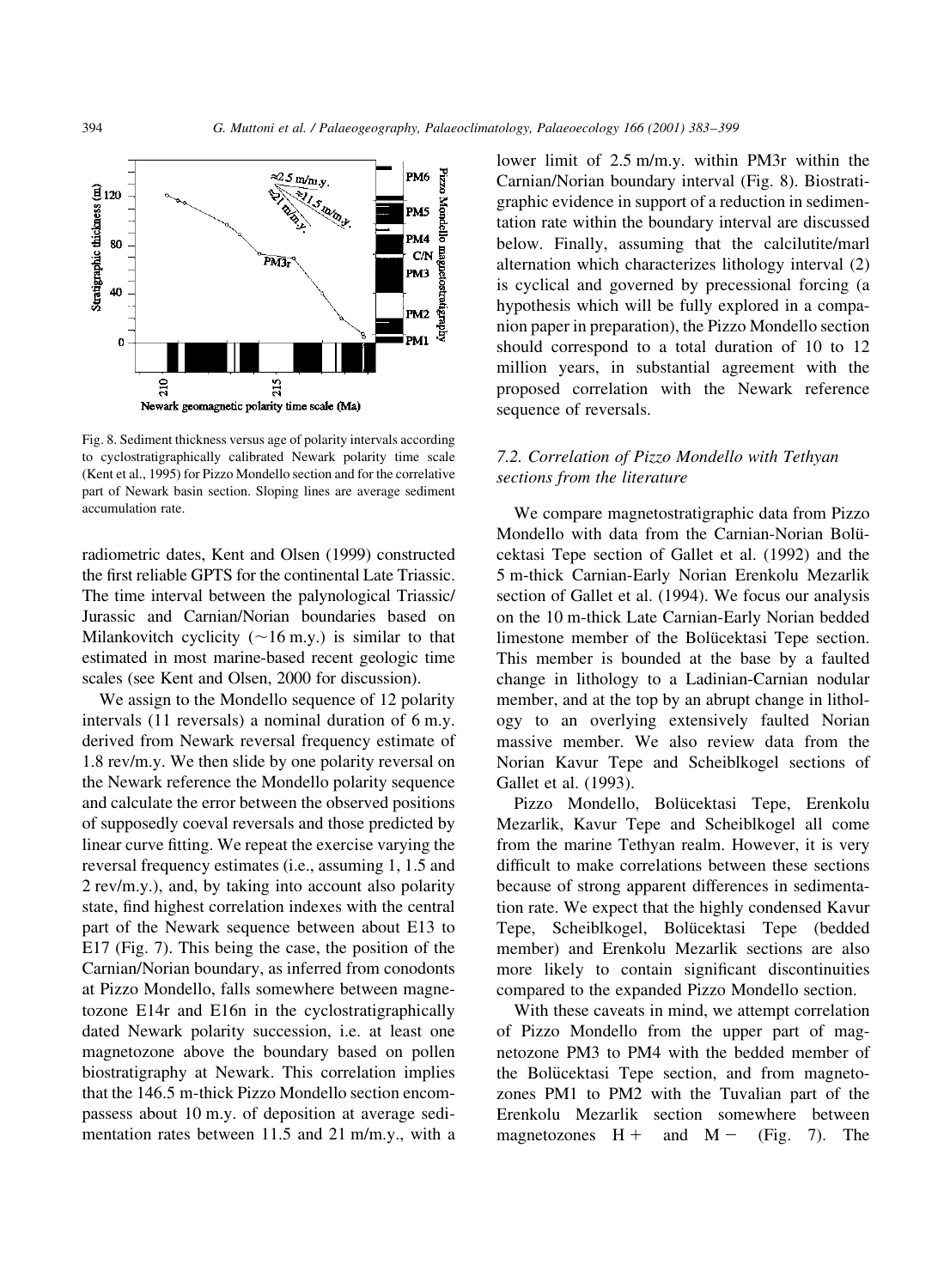Carnian/Norian boundary was placed at Bolücektasi Tepe and Erenkolu Mezarlik at the FO of Metapolygnathus communisti B by Gallet et al. (1992). However, as stated above, M. communisti B is here considered a doubtful subspecies which appears to be similar to Paragondolella nodosa (Orchard, pers. comm.). The magnetostratigraphic correlation that we propose brings in close concordance the LO of P. nodosa/ ?M. communisti B and P. polygnathiformis, which are considered proxy events for the end of the Carnian stage. The correlation of Pizzo Mondello and Bolücektasi Tepe with the Newark reference seems to support a reduction in sedimentation rate in the Tethys within the Carnian/Norian boundary interval. This is also inferred from the LO of Paragondolellas and N. cavitata,and possibly also the FO of Epigondolella quadrataand the restricted range of Metapolygnathus communisti (dark shaded area in Fig. 7). Other discontinuities of probably local significance were found in the more condensed and discontinuous limestone facies of the Bolücektasi Tepe and Erenkolu Mezarlik sections as testified by the occurrence of concatenated (i.e. consecutive and non-overlapping) total-range zones, lack of biostratigraphic concurrent range zones and abrupt lithological variations.

The Kavur Tepe magneto-biostratigraphy was correlated with magneto-biostratigraphic data from the Scheiblkogel section by Gallet et al. (1996). The Kavur Tepe magnetozones were in turn tentatively correlated with magnetozones E14 to E19 of the Newark polarity sequence of reversals by Kent et al. (1995). These correlations would imply that Kavur Tepe and Scheiblkogel largely correspond to Pizzo Mondello magneto-biostratigraphy. However, while Kavur Tepe and Scheiblkogel (as well as the Alaunian part of the Bolücektasi Tepe section) contain similar sequences of Epigondolellas total-range zones of Norian age, they are largely younger than the Pizzo Mondello conodont fauna (Fig. 7). A better correlation is that of magnetozone KT/B- at Kavur Tepe with magnetozone PM6r at Pizzo Mondello, in turn corresponding to E17r in the Newark sequence. This would bring the LO of Epigondolella triangularis from Kavur Tepe to lie somewhere above the last finding of E. triangularis at Pizzo Mondello, and would give the Epigondolella lineage from Kavur Tepe and Scheiblkogel (and Bolücektasi Tepe) the generically younger age with respect to Pizzo Mondello which the conodont biostratigraphy demands. If magnetozone KT/B- at Kavur Tepe were correlated to magnetozone E14r in the Newark sequence (corresponding to PM3r at Pizzo Mondello), as originally proposed by Kent et al. (1995), several biostratigraphic incongruencies would be introduced, like for example that the LO of E. triangularis at Kavur Tepe would incongruently fall below the FO of  $E$ . triangularis at Pizzo Mondello.

# 7.3. Discussion of correlation of Pizzo Mondello with other Late Triassic sections

We propose, on the basis of general biostratigraphic age data, that the Norian Kavur Tepe and Scheiblkogel sections are largely younger than Pizzo Mondello, i.e. extend from magnetozone PM6r upwards, and, therefore, match younger portions of the Newark sequence, i.e. from E17r upwards, than those originally proposed by Kent et al. (1995). We explore correlations of Kavur Tepe (and Scheiblkogel) with the Newark sequence from above E17r by studying the relative position of polarity reversals assuming different sedimentation rate at Kavur Tepe beween 2.5 and 5 m/m.y. Following the method described above for the correlation between Pizzo Mondello and the Newark sequence, highest matching within sampling resolution was encountered by correlating Kavur Tepe reversals with an average sedimentation rate of 3m/m.y. with Newark reversals straddling the E17r to E22r magnetozone interval. Introducing polarity status, however, makes such correlation visually very elusive because the E17r to E22r sequence is predominantly reversed (68%) whereas Kavur Tepe is predominantly of normal polarity (57%). That is to say, a satisfactory visual matching would be reached by inverting polarity, i.e. hemisphere of origin, at Kavur Tepe.

According to Gallet et al. (1993), the Kavur Tepe section from Antalya in southwestern Turkey was deposited at around 17°S off the coast of India in the southern hemisphere. It was tectonically displaced in post-Norian time by a minimum of 2500 km (latitudinal separation), but probably more then 4000 km if further paleogeography (i.e. longitude) is taken into account, with respect to the nearby Bolücektasi Tepe section from Antalya (Gallet et al., 1992), which was deposited at around  $5-10^{\circ}N$  off the northern tip of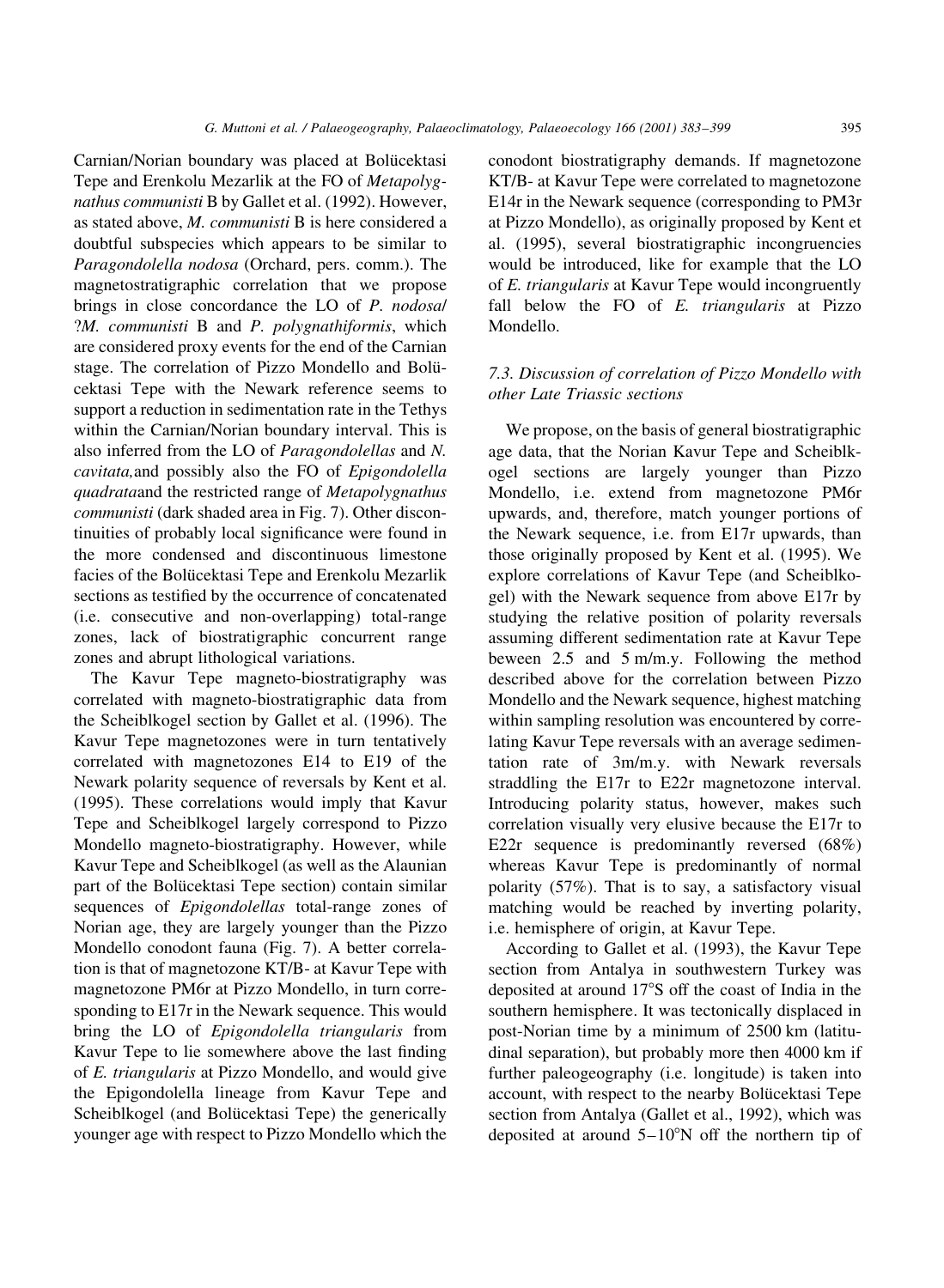

Fig. 9. (a) Paleolatitude expected at Pizzo Mondello as calculated from West Gondwana and Laurussia apparent polar wander paths (Muttoni et al., 1996); eP is Early Permian, lP/eTr is Late Permian/ Early Triassic, mTr/eTrl is Middle Triassic/early Late Triassic, lTr/ eJ is Late Triassic/Early Jurassic, eJ is Early Jurassic. The Late Triassic paleolatitude of about 18°N calculated from the Pizzo Mondello paleomagnetic mean direction is consistent with a West Gondwana affinity of the Pizzo Mondello area in the western Tethys during this period of time. (b) Pangea configuration in the Late Triassic/Early Jurassic (Muttoni et al., 1996) with location of the study area.

Arabia in the northern hemisphere. This interpretation rests mainly on the basis of correlation of Kavur Tepe with Scheiblkogel from Austria which was assumed to have been deposited in the northern hemisphere. The magnetostratigraphic correlation, and therefore the polarity interpretation, was largely based on conodont biostratigraphy (Gallet et al., 1996). Biostratigraphic zones, which were considered isochronous and therefore used as first order means of correlation, generally match the corresponding magnetostratigraphy at both sections, provided Kavur Tepe came from the southern hemisphere. Closer inspection of the Kavur Tepe and Scheiblkogel correlation reveals, however, that biostratigraphic incongruencies are not completely resolved with the adoption of a southern hemisphere origin for the Kavur Tepe section. In fact, E. multidentata at Kavur Tepe covers a mainly normal polarity interval straddling magnetozones  $KT/C1$  + to  $KT/C3 +$ , whereas the same species is confined within the basal reversed polarity interval at Scheiblkogel (Fig. 7). This inconsistency might suggest that conodont zones are not strictly isochronous and cannot be used for precise correlation. Alternatively, some of the biostratigraphic inconsistencies can be alleviated by recognition of disconformities and by inverting polarity at Kavur Tepe. Obviously this solution implies significant vertical axis rotation of the Kavur Tepe. However, as discussed by the original authors (Gallet et al., 1993), the Kavur Tepe forms a small klippe within a tectonically very complex region and as such large scale rotation of the unit is possible.

With regard to the possibility of unrecognized disconformities, we notice that both Kavur Tepe and Scheiblkogel sections are biostratigraphically characterized by a sequence of concatenated conodont totalrange zones in which the last occurrence of a species is followed immediately by the first occurrence of the successive species with no overlap. The fossil record when complete shows instead successions and overlap of taxa through time, manifesting the transition from one form to another and the general coexistence of taxa. Overlap between species (or the occurrence of transitional forms) is therefore to be expected in more complete sections, as appears to be the case in the expanded Pizzo Mondello section. But the fossil record is often discontinuous in condensed sections, where the transition from one species to another is usually abrupt with hardly any overlap between ranges of age-diagnostic taxa because many intervals are missing due to lack of deposition or erosion in discontinuities. Therefore, a series of concatenated total-range zones is likely to be an artifact introduced by very low sedimentation rates (i.e. about 3m/m.y. at Kavur Tepe) and strongly points to the presence of discontinuities that will also affect magnetic polarity correlations. We note that significant discontinuities and changes in sedimentation rate have already been identified in the Bolücektasi Tepe and Erenkolu Mezarlik sections (Fig. 7). Given the above, the original biostratigraphic justification for the southern hemisphere origin of the Kavur Tepe magnetic polarity sequence and consequently the concept of the fartravelled Antalya nappes (Gallet et al., 1996) is not secure and demands further investigation.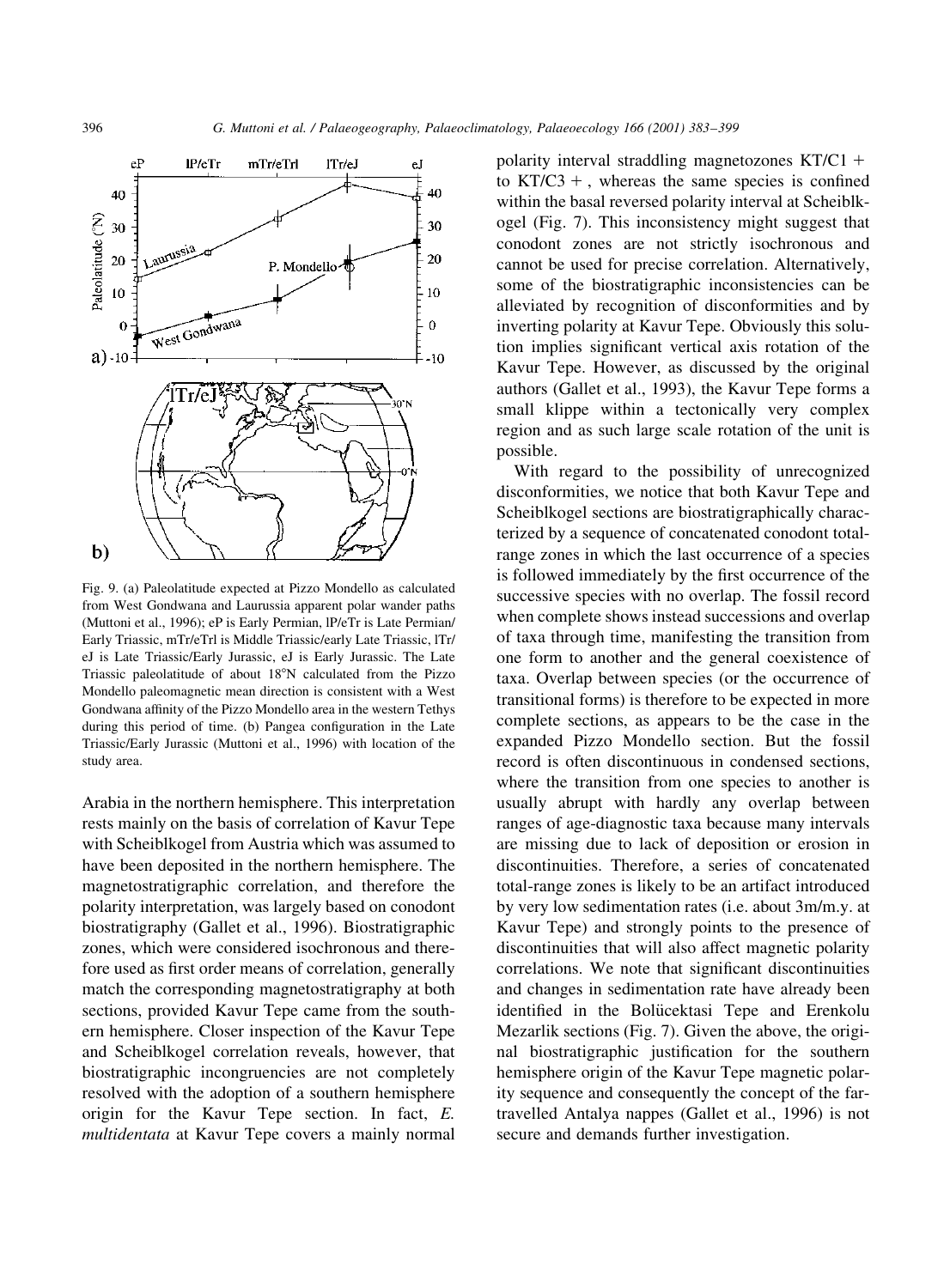

Fig. 10. Conodont species ( $\times$  100) from the Cherty Limestone Formation of the Pizzo Mondello section. Underlined are age-diagnostic species reported in Fig. 2. 1a-b. Paragondolella nodosa (Hayashi), sample PM1, (a) lateral view, (b) oblique lateral view. 2. Paragondolella polygnathiformis (Budurov and Stefanov) transition to Paragondolella nodosa (Hayashi), sample PM1, lateral view. 3a-b. Paragondolella carpathica (Mock), lateral view, (a) sample PM7, (b) sample PM10. 4a-c. Metapolygnathus communisti (Hayashi), sample PM27; (a) lateral view, (b) upper view, (c) lower view. 5. Metapolygnathus primitius (Mosher), sample PM26. 6a-b. Epigondolella quadrata Orchard, (a) sample PM33, (b) sample PM31. 7. Metapolygnathus stephanae Orchard, sample PM7, oblique-lateral view. 8. Metapolygnathus zoae Orchard, sample PM14. 9. Epigondolella spatulata (Hayashi), sample PM45.

# 8. Conclusions

The paleomagnetic mean direction at Pizzo Mondello after correction for bedding tilt is rotated by 102° clockwise relative to the Late Triassic/Early Jurassic reference paleopole for West Gondwana (`Africa') (Muttoni et al., 1996), in agreement with Late Cretaceous data from the Sicani basin (Campo fiorito and Filaga, Channell et al., 1990) and, in general, data from central-western Sicily (inset in Fig. 1 with arrows indicating paleomagnetic directions from Channell et al., 1990 and this study).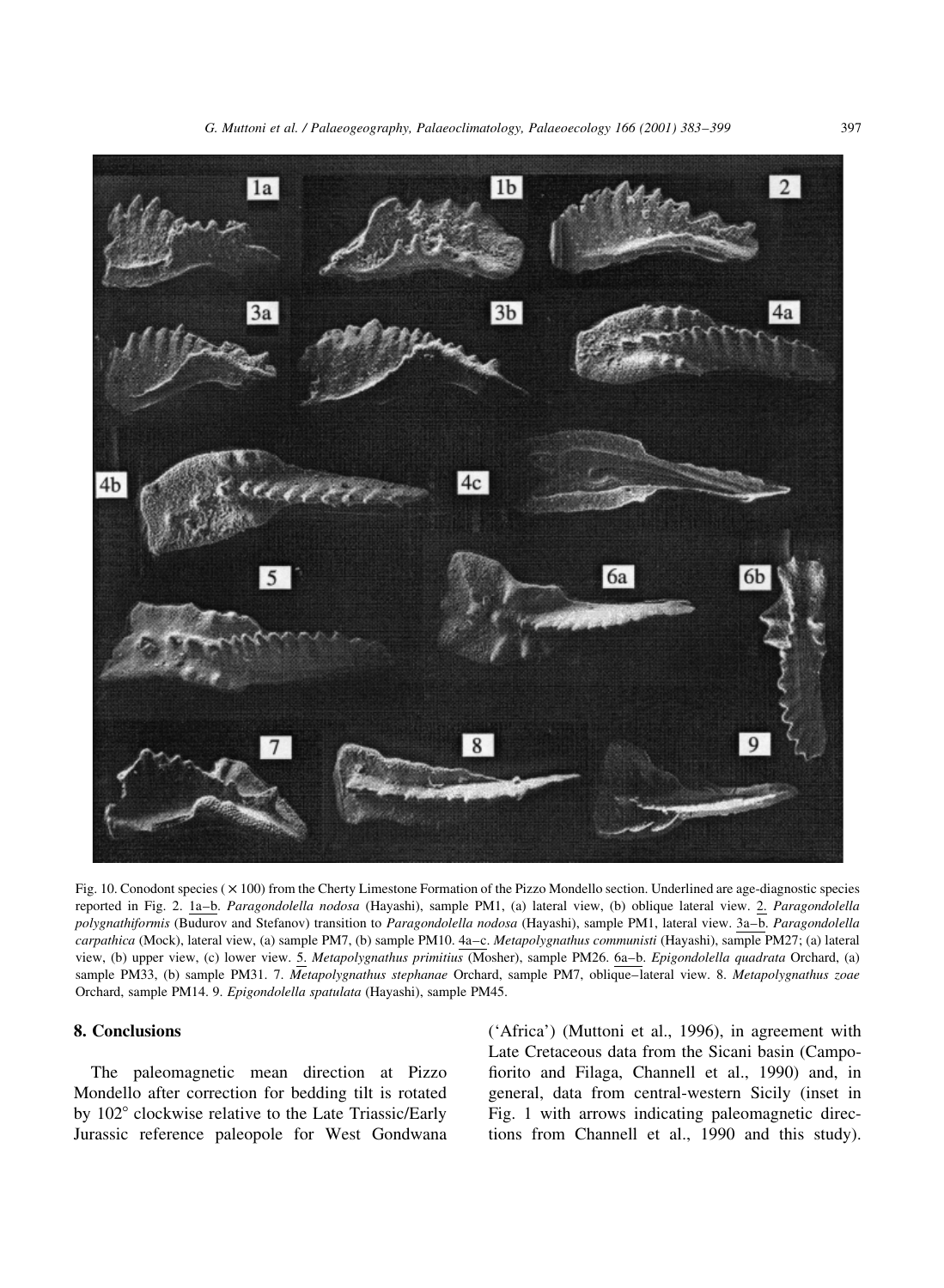398 G. Muttoni et al. / Palaeogeography, Palaeoclimatology, Palaeoecology 166 (2001) 383-399

However, a simple bedding tilt correction cannot unambiguously restore the horizontal components of paleomagnetic directions to their correct pre-deformation orientation in the case of polydeformational tectonics, for example, when tilting is generated by interference folding like in the case of the Pizzo Mondello thrust sheet. Hence, the kinematic interpretation of such paleomagnetic directions is not unique. Nevertheless, the paleolatitude of about  $18^\circ$ N calculated from the Pizzo Mondello paleomagnetic mean direction compares well with the Late Triassic/Early Jurassic palelatitude expected at Pizzo Mondello from the West Gondwana apparent polar wander path of Muttoni et al. (1996 and references therein) (Fig. 9a). We can therefore assume that Pizzo Mondello in the Sicani basin was located along the northern margin of Gondwana in the western Tethys during Late Triassic/ Early Jurassic times (Fig. 9b, after Muttoni et al., 1996), and that the Apennine tectonics triggered clockwise rotations with negligible latitudinal displacement of the study area during the Neogene.

## Acknowledgements

This research was partially funded by the Consiglio Nazionale delle Ricerche (grants 1995-1998 "Stratigraphic correlations between Tethys and Peritethys") and the U.S. National Science Foundation grant (EAR94-17594). Printing expenses were partly covered by the Progetto cofinanziato ex  $40\%$  ' Gradienti trasversali e longitudinali lungo grandi margini continentali paleozoici e triassici: definizione e distribuzione spazio- temporale delle biofacies' (Coord. Naz. Prof M. Tongiorgi, Pisa, Italia; Resp. Loc. Prof A. Nicora, Milano, Italia).Prof Maurizio Gaetani (Milano) improved an earlier version of this manuscript. We thank the reviewers Mark Hounslow (Norwich) and Cor Langereis (Utrecht) for many constructive comments. We thank Prof K. Budurov (Sofia) and Dr. Mike Orchard (Vancouver) for stimulating discussion on Triassic conodont taxonomy and stratigraphy as well as for useful comments on the conodont biostratigraphy of the Pizzo Mondello section. We wish to thank Tony Costagliola (Palermo) for photographs and Gianni Salvo, tecnician at the Geological Museum G.G. Gemmellaro in Palermo, for collecting and preparing samples for biostratigraphy. We also thank Dr. Abbate

of the Ispettorato Forestale di Bivona for logistic support. This is Lamont-Doherty Earth Observatory contribution no. 6106.

## References

- Bellanca, A., et al., 1993. Ritrovamento di 'Calcisfere' e nannofossili calcarei in terreni carnici della Sicilia. Paleopelagos 3,  $91-96.$
- Bellanca, A., Di Stefano, P., Neri, R., 1995. Sedimentology and isotope geochemistry of Carnian deep-water marl/limestone deposits from the Sicani Mountains, Sicily: Environmental implications and evidence for planktonic source of lime mud. Palaeogeography, Palaeoclimatology, Palaeoecology 114, 111-129.
- Budurov, K., Sudar, M., 1990. Late Triassic conodont stratigraphy. Courier Forsch.-Inst. Senckenberg 118, 203-239.
- Channell, J.E.T., Oldow, J.S., Catalano, R., D'Argenio, B., 1990. Paleomagnetically determined rotations in the western Sicilian fold and thrust belt. Tectonics  $9(4)$ ,  $641-660$ .
- Di Stefano, P., 1990. The Triassic of Sicily and the Southern Apennines. Boll. Soc. Geol. It. 109, 21-37.
- Di Stefano, P., Alessi, A., Gullo, M., 1996. Mesozoic and Paleogene megabreccias in southern Sicily: new data on the Triassic paleomargin of the Siculo-Tunisian Platform. Facies 34, 101-122.
- Gallet, Y., Besse, J., Krystyn, L., Marcoux, J., 1996. Norian magnetostratigraphy from the Scheiblkogel section (Austria): Constraint on the origin of the Antalya Nappes (Turkey). Earth and Planetary Science Letters 140, 113-122.
- Gallet, Y., Besse, J., Krystyn, L., Marcoux, J., Theveniaut, H., 1992. Magnetostratigraphy of the Late Triassic Bolücektasi Tepe section (southwestern Turkey): Implications for changes in magnetic reversal frequency. Physics of the Earth and Planetary Interiors 73, 85-108.
- Gallet, Y., Besse, J., Krystyn, L., Theveniaut, H., Marcoux, J., 1993. Magnetostratigraphy of the Kavur Tepe section (southwestern Turkey): A magnetic polarity time scale for the Norian. Earth and Planetary Science Letters 117, 443-456.
- Gallet, Y., Besse, J., Krystyn, L., Theveniaut, H., Marcoux, J., 1994. Magnetostratigraphy of the Mayerling section (Austria) and Erenkolu Mezarlik (Turkey) section: Improvement of the Carnian (late Triassic) magnetic polarity time scale. Earth and Planetary Science Letters 125, 173-191.
- Gullo, M. 1993. Studi stratigrafici sul Permiano ed il Trias pelagico della Sicilia occidentale. PhD Thesis, University of Palermo, Palermo, 203 pp., 13 plates pp.
- Gullo, M., 1996. Conodont biostratigraphy of uppermost Triassic deep-water calcilutites from Pizzo Mondello (Sicani Mountains): evidence for Rhaetian pelagites in Sicily. Paleogeography, Paleoclimatology, Paleoecology 126, 309-323.
- Kent, D.V, Olsen, P.E., 1999. Astronomically tuned geomagnetic polarity time scale for the Late Triassic. Journal of Geophysical Research 104 (12), 12831-12841.
- Kent, D.V., Olsen, P.E., 2000. Implications of astronomical climate cycles to the chronology of the Triassic: Zbl. Geol. Palaont. Teil